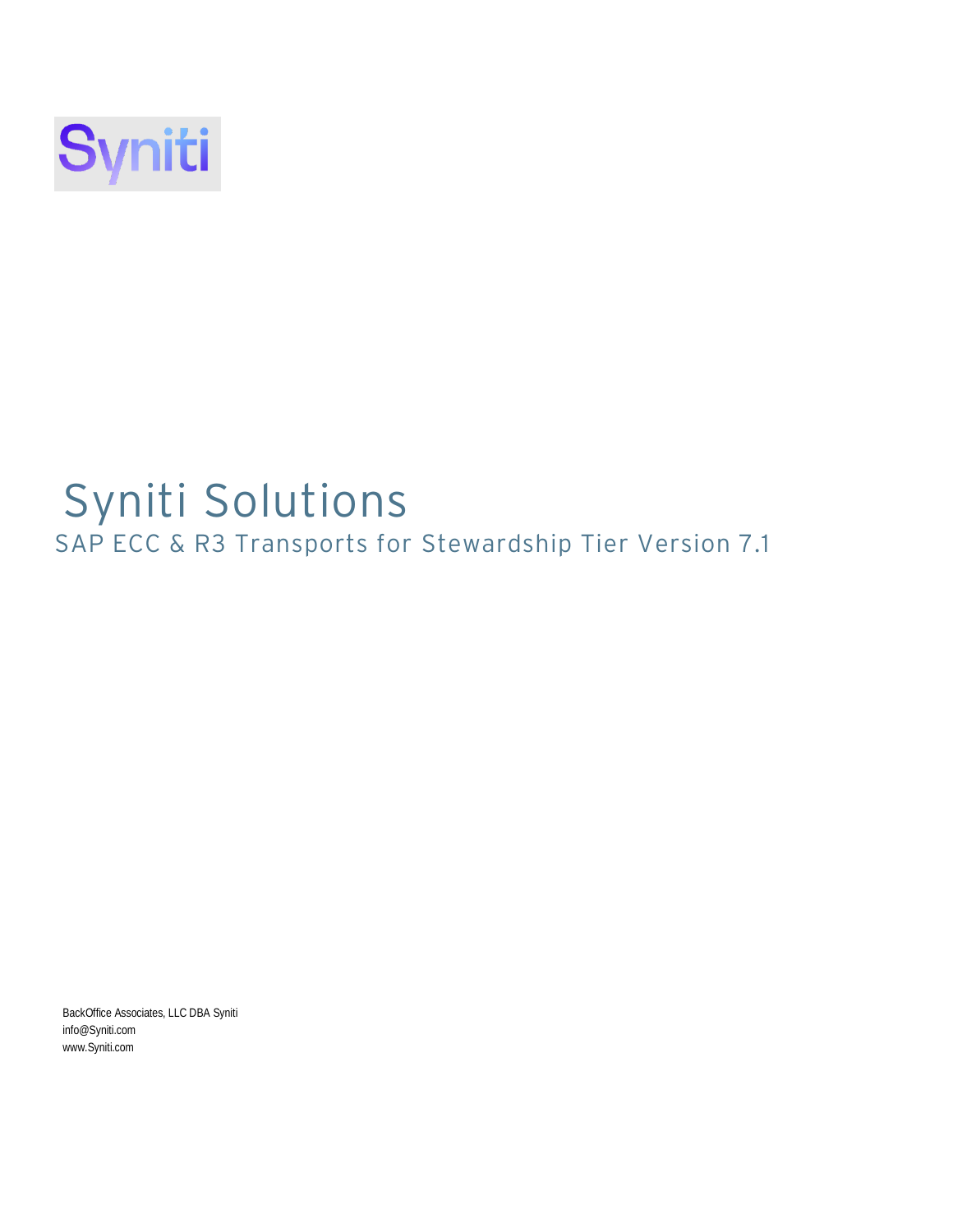# Table of Contents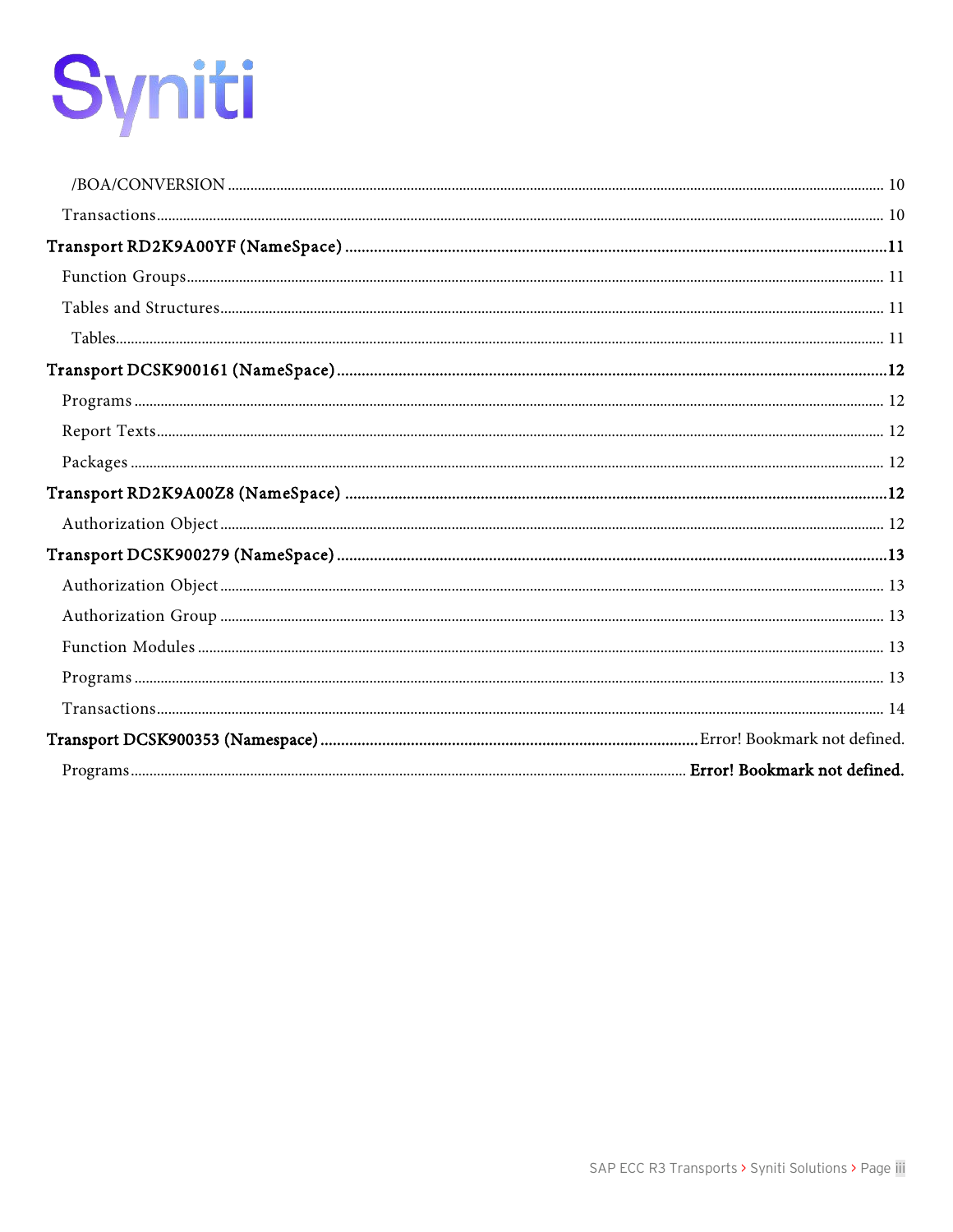### <span id="page-3-0"></span>Overview

NOTE: This document appliesto Syniti Solutions versions 7.1 and later.

Syniti provide a series of SAP Transports that offer specific functionality that enhance the capabilities of the DSP. These transports are saved to the following location during the installation of the Stewardship Tier: -

{Installation Directory}\BOA\DSP\Web\UserArea\0151a30b-2dd0-48ae-823d-d378e1ff5c05\SAP\_Transports\Namespace.

The details of these transports are documented in corresponding document sections below.

# <span id="page-3-1"></span>Transport Installation Sequence

In circumstances where SAP ECC or R3 is being used as a data Source or Target, the following transports need to be installed in the order listed below: -

#### <span id="page-3-2"></span>Transport 1: RD2K900018

Thistransport createsthe /BOA/ SAP Namespace Object that is used subsequent namespace transports. Strictly speaking, this transport only needs to be installed if other transports fail due to permission issues that prevent them from creating the namespace.

- File 1 K900018.RD2
- File 2 R900018.RD2

#### <span id="page-3-3"></span>Transport 2: RD2K9A00U1

- File 1 K9A00U1.RD2
- File 2 R9A00U1.RD2

#### <span id="page-3-4"></span>Transport 3: RD2K9A00XW

- File 1 K9A00XW.RD2
- File 2 R9A00XW.RD2

#### <span id="page-3-5"></span>Transport 4: RD2K9A00YF

- File 1 K9A00YF.RD2
- File 2 R9A00YF.RD2

#### <span id="page-3-6"></span>Transport 5: DCSK900161

- File 1 K900161.DCS
- File 2 R900161.DCS

#### <span id="page-3-7"></span>Transport 6: DCSK900353 (Optional)

- File 1 K900353.DCS
- File 2 R900353.DCS

#### Transport 7: DCSK900419 (Optional)

- File 1 K900419.DCS
- File 2 R900419.DCS

### Transport 8: RD2K9A00Z8 (Optional)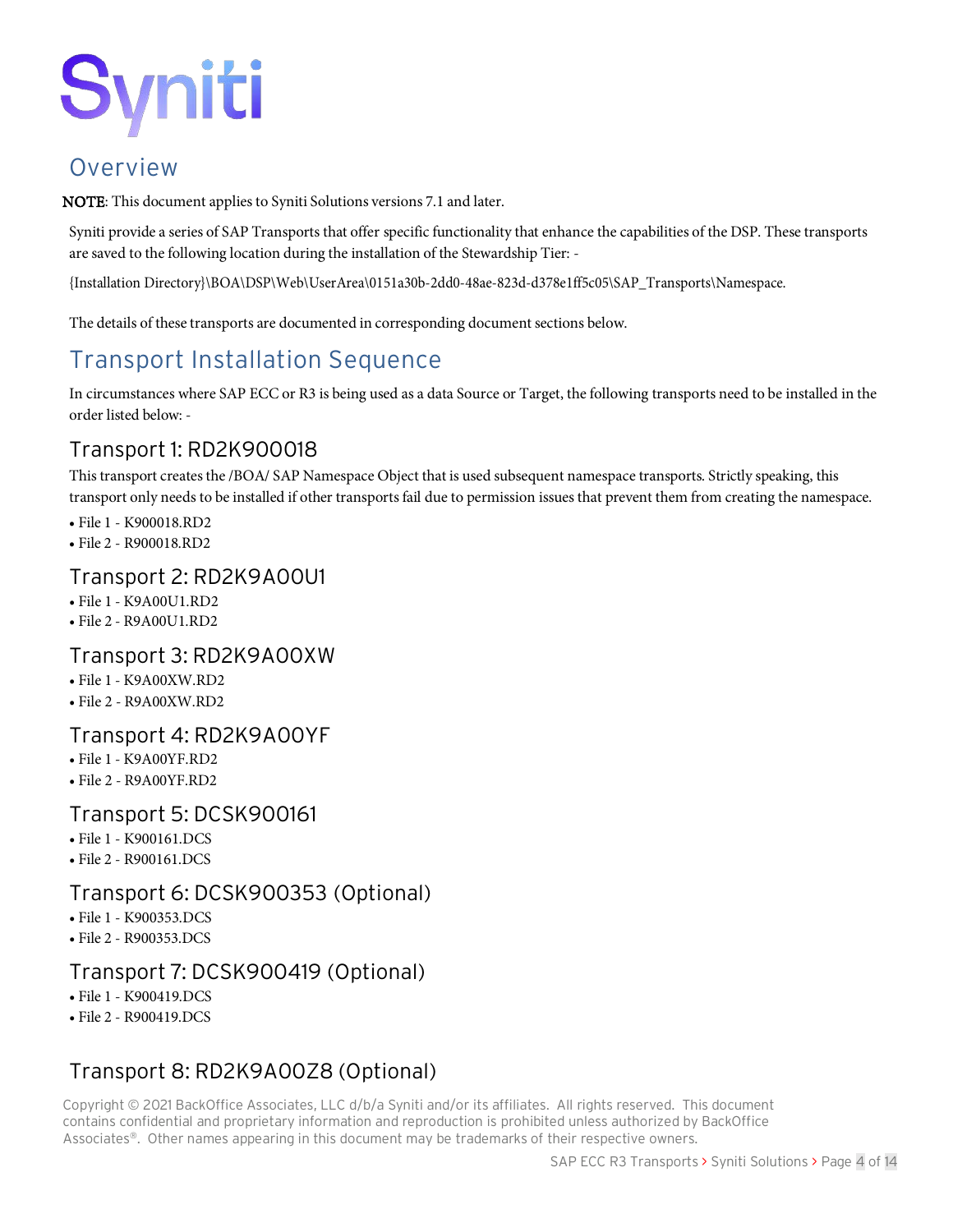

#### <span id="page-4-0"></span>Transport 9: DCSK900279 (Optional)

Thistransport should only be imported in systemswhere SAP version is equal or higher than 4.6C.

• File 1 - K900279.DCS

• File 2 - R900279.DCS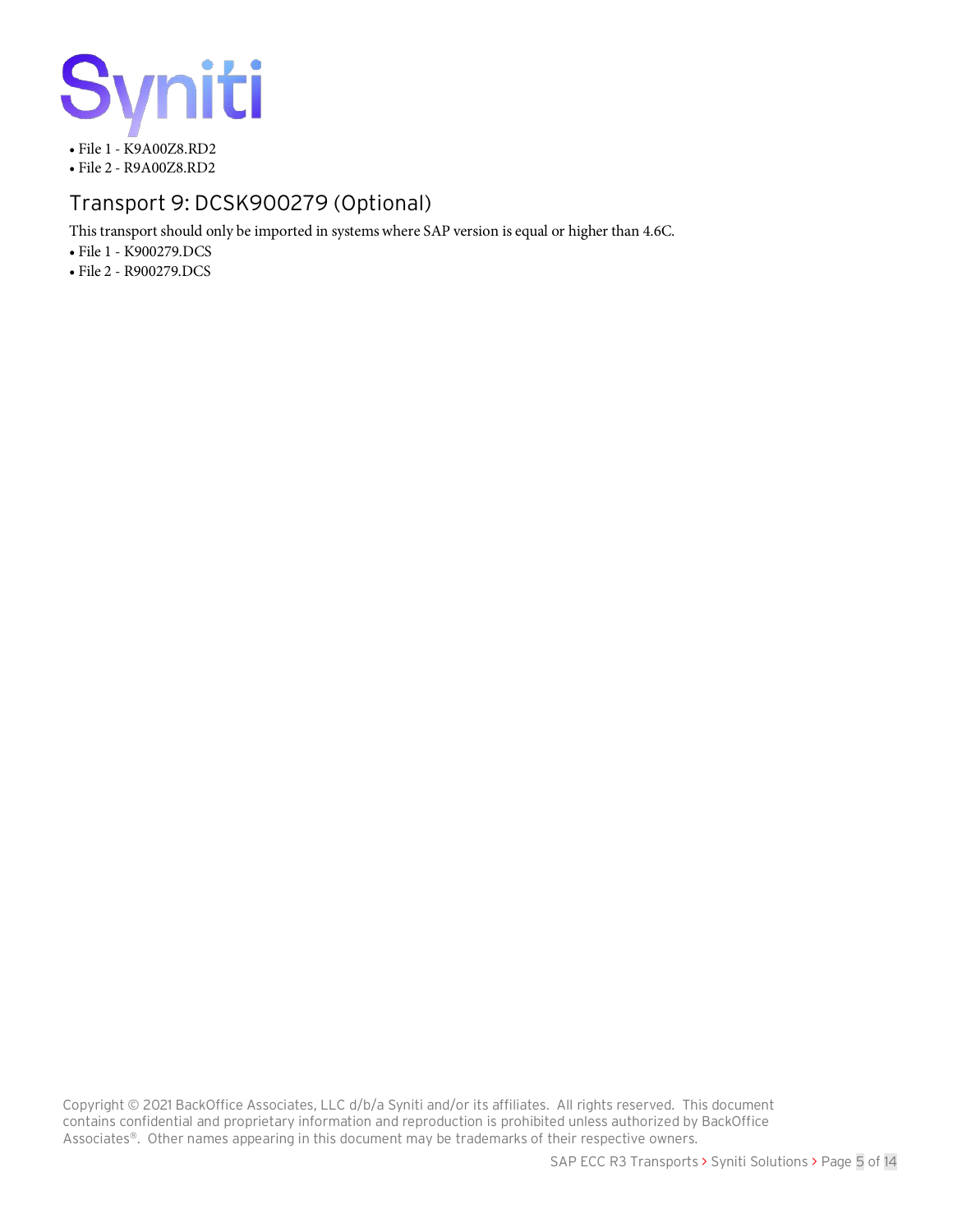# Syniti Transport RD2K900018 (Namespace)

#### <span id="page-5-1"></span><span id="page-5-0"></span>SAP Namespace Object

| SAP Namespace<br>Object | Description                                                                |
|-------------------------|----------------------------------------------------------------------------|
| /BOA/                   | /BOA/ is a SAP Namespace Object for use by later BOA namespace transports. |

Please note, this transport is not commonly required and only installed if the other BOA namespace transports fail. The reason for this is that non-default permissions prevent the other namespace transports from creating the namespace itself and this transport remedies that.

# <span id="page-5-2"></span>Transport RD2K9A00U1 (Namespace)

#### <span id="page-5-3"></span>Package

#### <span id="page-5-4"></span>**/BOA/DSP\_INTEGRATE**

/BOA/DSP\_INTEGRATE is a container for a group ofrelated objects.

#### <span id="page-5-5"></span>Function Group

#### <span id="page-5-6"></span>**/BOA/FG\_EZPOST**

/BOA/FG\_EZPOST is a Function Groupwhich containsthe following Function Modules:

- /BOA/DSP\_INTEGRATE\_SUBMIT
- /BOA/DSP\_INTEGRATE\_GETSTATUS

#### <span id="page-5-7"></span>Tables

- /BOA/BAPILOG
- /BOA/EP\_DIRECT
- /BOA/EP\_IDOC
- /BOA/EP\_PARAM
- /BOA/EP\_RETURN
- /BOA/EP\_SESSIONS
- /BOA/EP\_STATUS
- /BOA/EP\_SUMMARY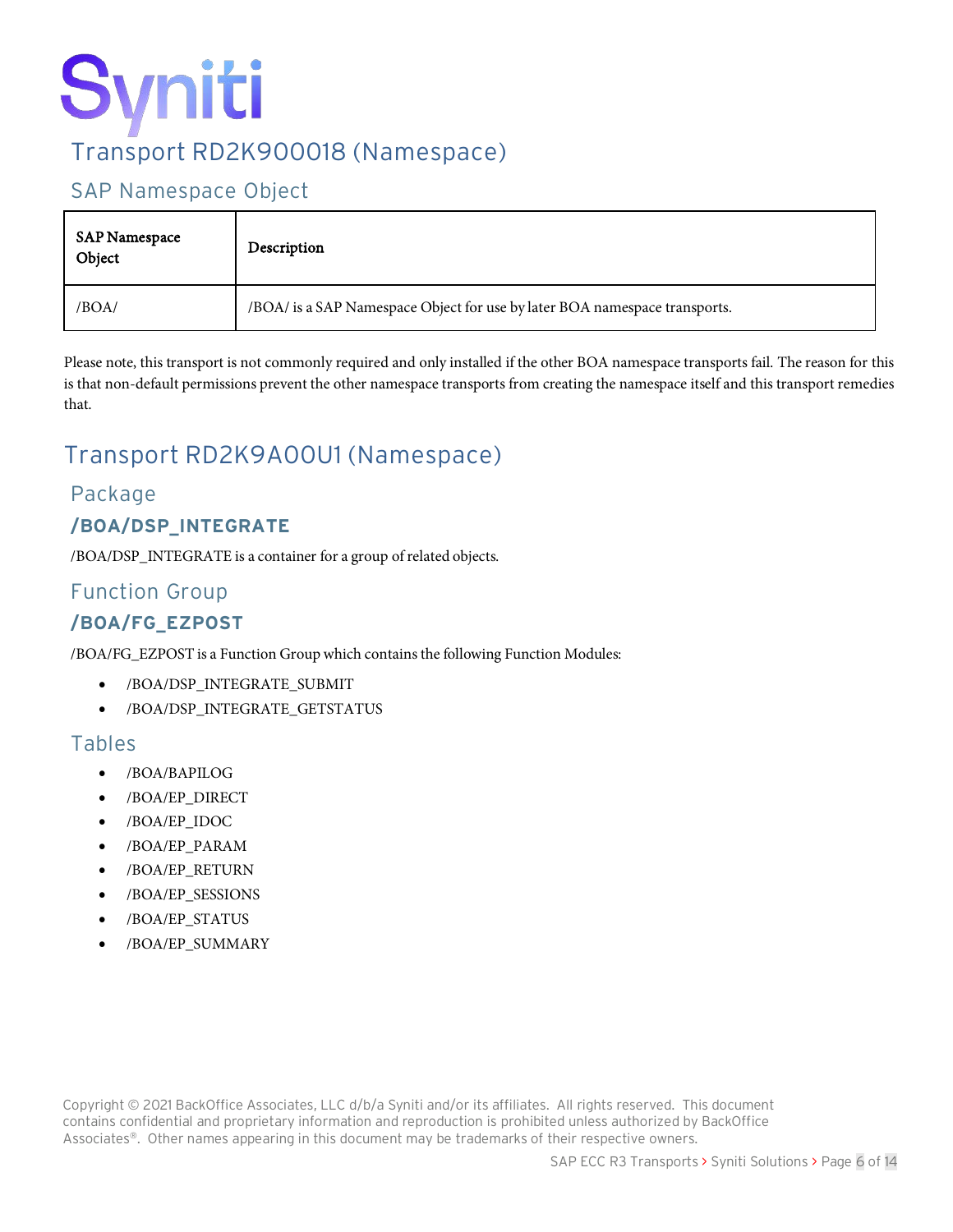

## <span id="page-6-0"></span>Transport RD2K9A00XW (Namespace)

#### <span id="page-6-1"></span>Package

| Package        | Description                                                   |
|----------------|---------------------------------------------------------------|
| /BOA/BDCDIRECT | /BOA/BDCDIRECT is a container for a group of related objects. |
| /BOA/UTILITY   | /BOA/UTILITY is a container for a group of related objects.   |

#### Lock Object

| Lock Object    | Description                                                                                                                           |
|----------------|---------------------------------------------------------------------------------------------------------------------------------------|
| /BOA/EZZBDCLOG | /BOA/ZBDCPROCESS uses this exclusive lock of table /BOA/ZBDCLOG for queue processing. It<br>prevents the double processing of a file. |

#### Programs

| Program                            | Description                                                                                                                                                                                                                                                                                                                                                                                                                                                                                                                                                                                                    |
|------------------------------------|----------------------------------------------------------------------------------------------------------------------------------------------------------------------------------------------------------------------------------------------------------------------------------------------------------------------------------------------------------------------------------------------------------------------------------------------------------------------------------------------------------------------------------------------------------------------------------------------------------------|
| /BOA/ZBDCFILEGET                   | This program examines a specified directory for all files, those files that match a particular pattern or a<br>specific file. It retrieves the list on requested files, moves the files to the parent directory and places the<br>file and new directory information on the queue - the R/3 'Z' table /BOA/ZBDCLOG. If a wait time is<br>specified, after waiting the particular interval, it will repeatedly check the specified directory after<br>clearing it and process new files listed. In this case the program can be terminated by executing<br>program /BOA/ZBDCSTOP with the appropriate settings. |
| /BOA/ZBDCPROCESS                   | This program reads a tab-delimited file into an internal table that it passes to Function Module<br>/BOA/Z_BOA_INTERFACE_PROCESS_TABLE for processing. It will read from either the front-end<br>PC or from the AppServer. If Queue Processing is specified, all the files in the queue will be processed.<br>If a wait time is specified, after waiting the specified interval, it will repeatedly check the queue after<br>clearing it and process new files listed. In this case the program can be terminated by executing<br>program /BOA/ZBDCSTOP with the appropriate settings.                         |
| /BOA/ZBDCSTOP                      | This program sets the value of the "BDCPROCESSSTATE" parameter in the /BOA/ZBOAPARAMS<br>table. The state of this parameter permits the running of the ZBDC process or causes its graceful<br>termination.                                                                                                                                                                                                                                                                                                                                                                                                     |
| /BOA/ZBDC_CLEAR_<br><b>HISTORY</b> | This program empties the /BOA/ZBDCLOGHIST table based upon parameters supplied on the screen.<br>This prevents excessive table growth. It should be scheduled as a regular job.                                                                                                                                                                                                                                                                                                                                                                                                                                |
| /BOA/ZBDCANALYSIS                  | This program evaluates log files of BDC sessions and reports on counts of error messages. Users can<br>double click the various lines of the report to either view the entire log file (top section) or all error<br>messages (bottom section).                                                                                                                                                                                                                                                                                                                                                                |
| /BOA/ZDIRECTLOAD                   | This program is designed to upload a flat file into a Custom table in SAP. It will read the file from<br>Presentation Server or the Application Server. This program provides an option to either delete<br>existing records and append or just append to the existing records in SAP.                                                                                                                                                                                                                                                                                                                         |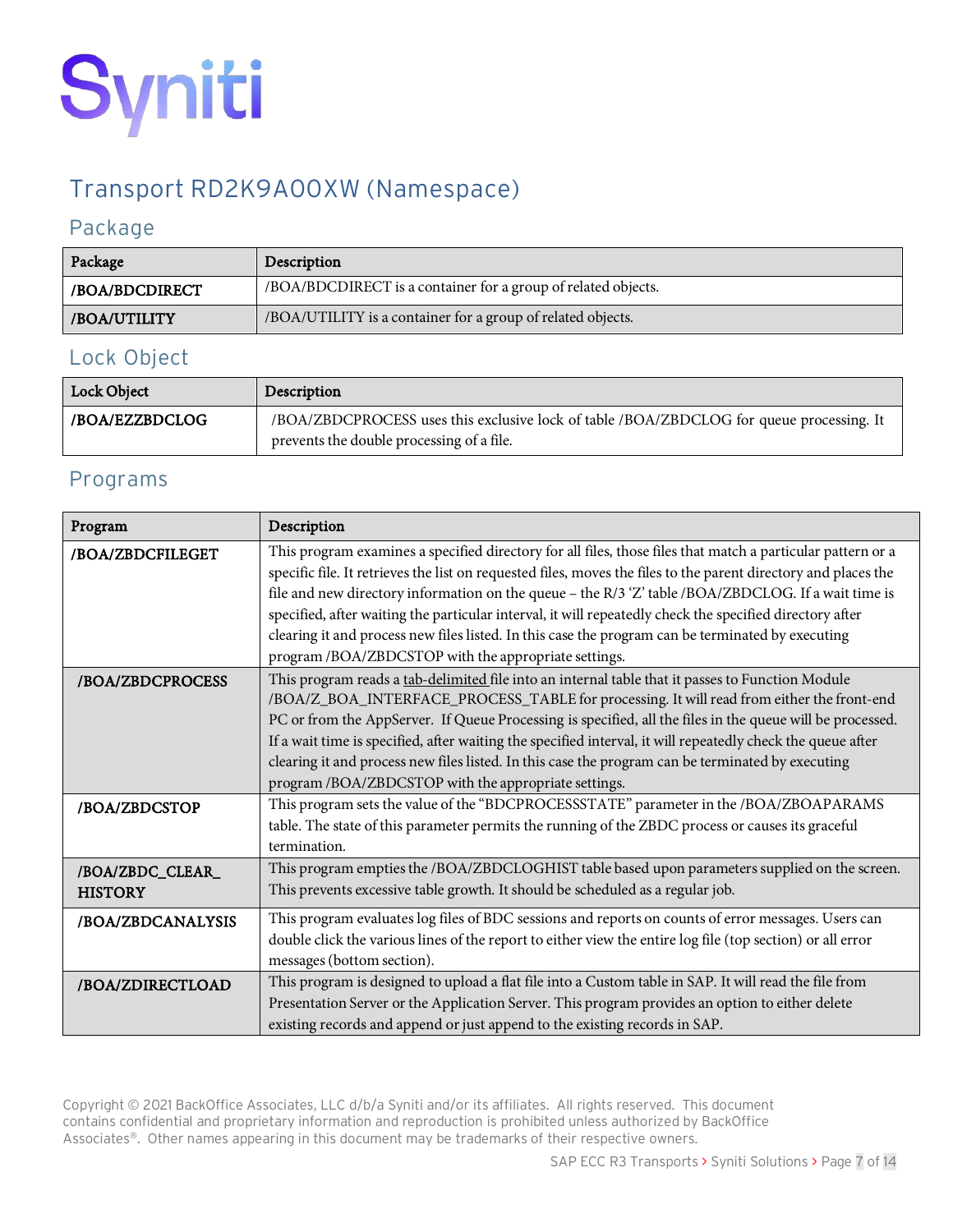| /BOA/ZLONGTEXTDO      | This program is used to download long text into a text file. The TextObject and Output file are                            |
|-----------------------|----------------------------------------------------------------------------------------------------------------------------|
| <b>WNLOAD</b>         | mandatory parameters. Additionally, specify TextName, TextID and TextLanguage as input                                     |
|                       | parameters. The output file can either be placed on the presentation server or the application server.                     |
|                       | The transaction code to execute this program is /BOA/ZLONGTEXT.                                                            |
| /BOA/ZLONGTEXTDO      | This program is used to download long text into a text file. This is program is an extension of                            |
| <b>WNLOADFROMFILE</b> | /BOA/ZLONGTEXTDOWNLOAD program. Output file is mandatory parameters. Input file should                                     |
|                       | be tab delimited file which contains TextObject, TextName, TextID, TextLanguage values as row. The                         |
|                       | output file can either be placed on the presentation server or the application server.                                     |
| /BOA/EXTERNAL_        | This program returns all tax jurisdiction/district combinations found from input file. You can send in                     |
| TAXJURIS_ADDRCHK      | city, state, zip in the input file to return all possible city/district/ tax jurisdiction combinations found in<br>vertex. |
| /BOA/ONLINE_TAXJUR    | This program is used to check the address using RFC destination function call via screen.                                  |
| IS_ADDRCHK            |                                                                                                                            |
| /BOA/ZTABLEDOWNLO     | This program downloads data from table into a fixed width or delimited file.                                               |
| AD_FILE               |                                                                                                                            |
| /BOA/ZTABLEDOWNLO     | This program is used to schedule SAP table downloads. It checks the table ZTABLEDOWNLOAD to                                |
| AD_SCHEDULER          | see if there are any tables scheduled for download. If it finds any, it submits a job to execute the                       |
|                       | program /BOA/ZTABLEDOWNLOAD_FILE                                                                                           |
| /BOA/IDOC_ANALYSIS    | This program is used to Analyze the IDocs created. We can search the IDocs based on the Created                            |
|                       | date or using IDoc number. After execution of this program an ALV report is displayed with all IDoc                        |
|                       | statuses.                                                                                                                  |
| /BOA/IDOC_ANALYSIS_   | This program is used to list out all the IDocs created using LSMW. It internally calls                                     |
| <b>LSMW</b>           | /BOA/IDOC_ANALYSIS program to display the IDoc statuses as per the user selection.                                         |
| /BOA/CHILDTABLEDO     | This program is used to download all the fields of the Child table based upon the Parent key field                         |
| <b>WNLOAD</b>         | values given in the Input file.                                                                                            |
|                       | 1) Input File (TAB Delimited) - This file should contain the Parent/Header Table key fields (e.g.                          |
|                       | MARC Table key fields, if we are downloading MARD details). The first row of the file should contain                       |
|                       | SAP field name of the key. The file location can be for Presentation server / Application server.                          |
|                       | 2) Output File (TAB Delimited) - After successful execution of the program, the result will be stored                      |
|                       | in Output File. This file contains all the rows of the Child/Items table data (e.g. MARD) for the above                    |
|                       | given Parent/Header key fields. The resultant file will contain SAP field names in the first row. The                      |
|                       | file location can be for Presentation server / Application server.                                                         |
|                       | 3) Table Name - The USER will pass the table name (e.g. MARD).                                                             |

#### <span id="page-7-0"></span>Tables and Structures

#### <span id="page-7-1"></span>**Tables**

- /BOA/ZBDCLOG
- /BOA/ZBDCLOGHIST
- /BOA/ZBOAPARAMS
- /BOA/TBLDOWNLOAD

#### <span id="page-7-2"></span>**Structures**

• /BOA/ZBOA\_CALL\_TRAN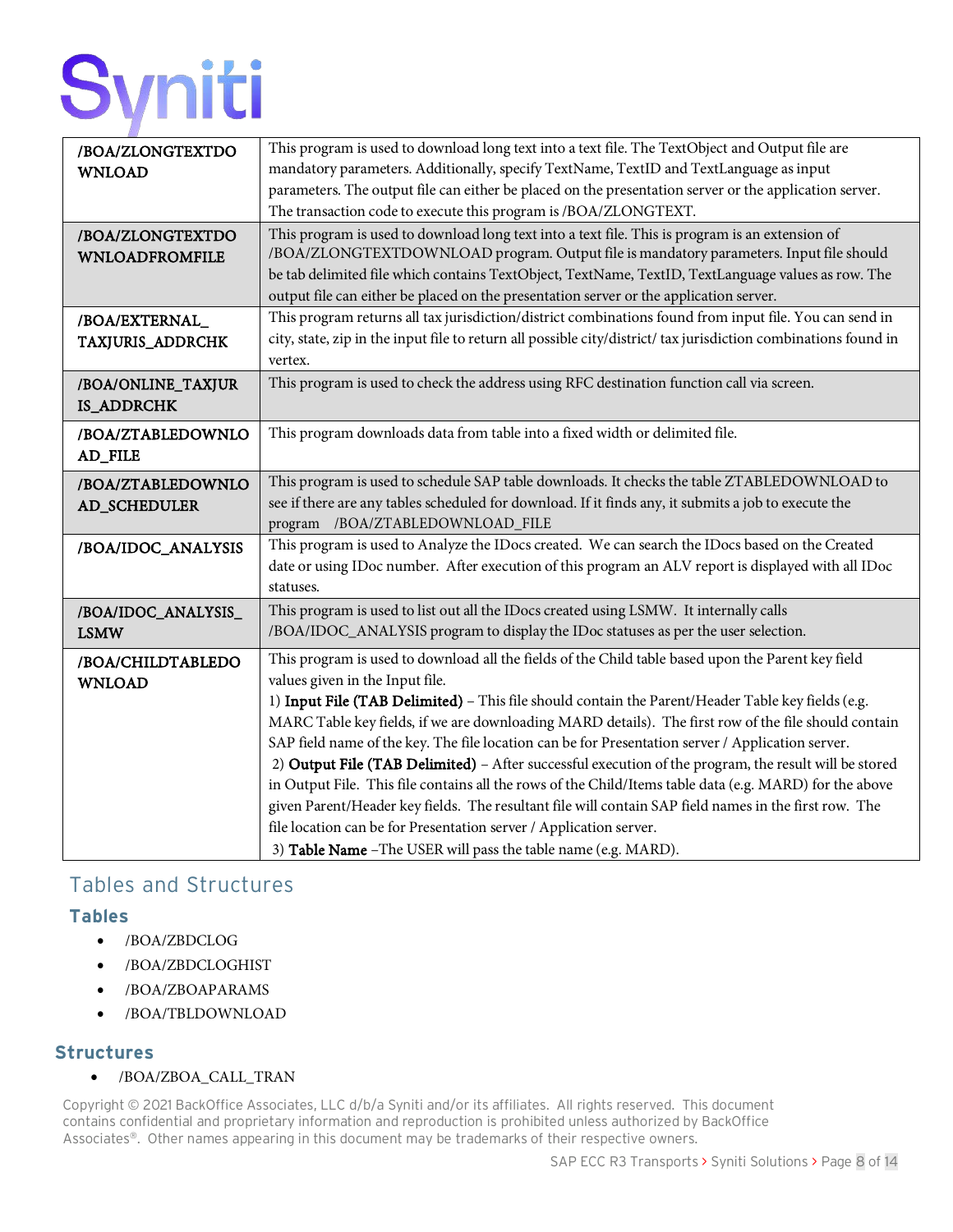- /BOA/BAPI\_DOC\_DRAD
- /BOA/BAPI\_DOC\_DRAD\_KEYS
- /BOA/HELPTEXT
- /BOA/IBIPTEXTLN
- /BOA/SCREENFIELDS
- /BOA/SELECTOPTIONS
- /BOA/TABRECORD

#### <span id="page-8-1"></span><span id="page-8-0"></span>Function Groups **/BOA/ZBOAINTMGR**

This Function Group containsthe function module /BOA/Z\_INTERFACE\_PROCESS\_TABLE.

#### <span id="page-8-2"></span>**/BOA/RFCTABLE**

This Function Group contains the following function modules:

- /BOA/ZGET\_TABLE\_SIZE\_RFC
- /BOA/ZRFC\_READ\_TABLE
- /BOA/ZRFC\_READ\_TABLE\_TEST
- /BOA/ZRFC\_READ\_TABLE\_USING\_KEY

| <b>Function Module</b>    | Description                                                                                                                                                                                                                                                                                                                                                                                                                                                                                                                                                                                                   |
|---------------------------|---------------------------------------------------------------------------------------------------------------------------------------------------------------------------------------------------------------------------------------------------------------------------------------------------------------------------------------------------------------------------------------------------------------------------------------------------------------------------------------------------------------------------------------------------------------------------------------------------------------|
| /BOA/ZGET_TABLE_SIZE_RFC  | This Function Module is used to obtain the number of records for a given table.                                                                                                                                                                                                                                                                                                                                                                                                                                                                                                                               |
| /BOA/ZRFC_READ_TABLE      | This Function Module is used to extract data from any table to which the user was granted<br>access. It is an extension on the standard SAP RFC_READ_TABLE (main statements such<br>as Authorization Check and Select statements are not changed) with extensions including<br>wider output structure, handling of packed and raw fields. Additionally, dynamic coding<br>techniques were employed to cater for non-Unicode systems when calculating the length<br>of the lines to be outputted.                                                                                                              |
| /BOA/ZRFC_READ_TABLE_TEST | This Function Module is used to extract data from any table to which the user was granted<br>access. It is an extension on the standard SAP RFC_READ_TABLE (main statements such<br>as Authorization Check and Select statements are not changed) with extensions including<br>wider output structure, handling of packed and raw fields. This variant has an additional<br>input that allows for faster processing using the target table key. Additionally, dynamic<br>coding techniques were employed to cater for non-Unicode systems when calculating the<br><u>length of the lines to be outputted.</u> |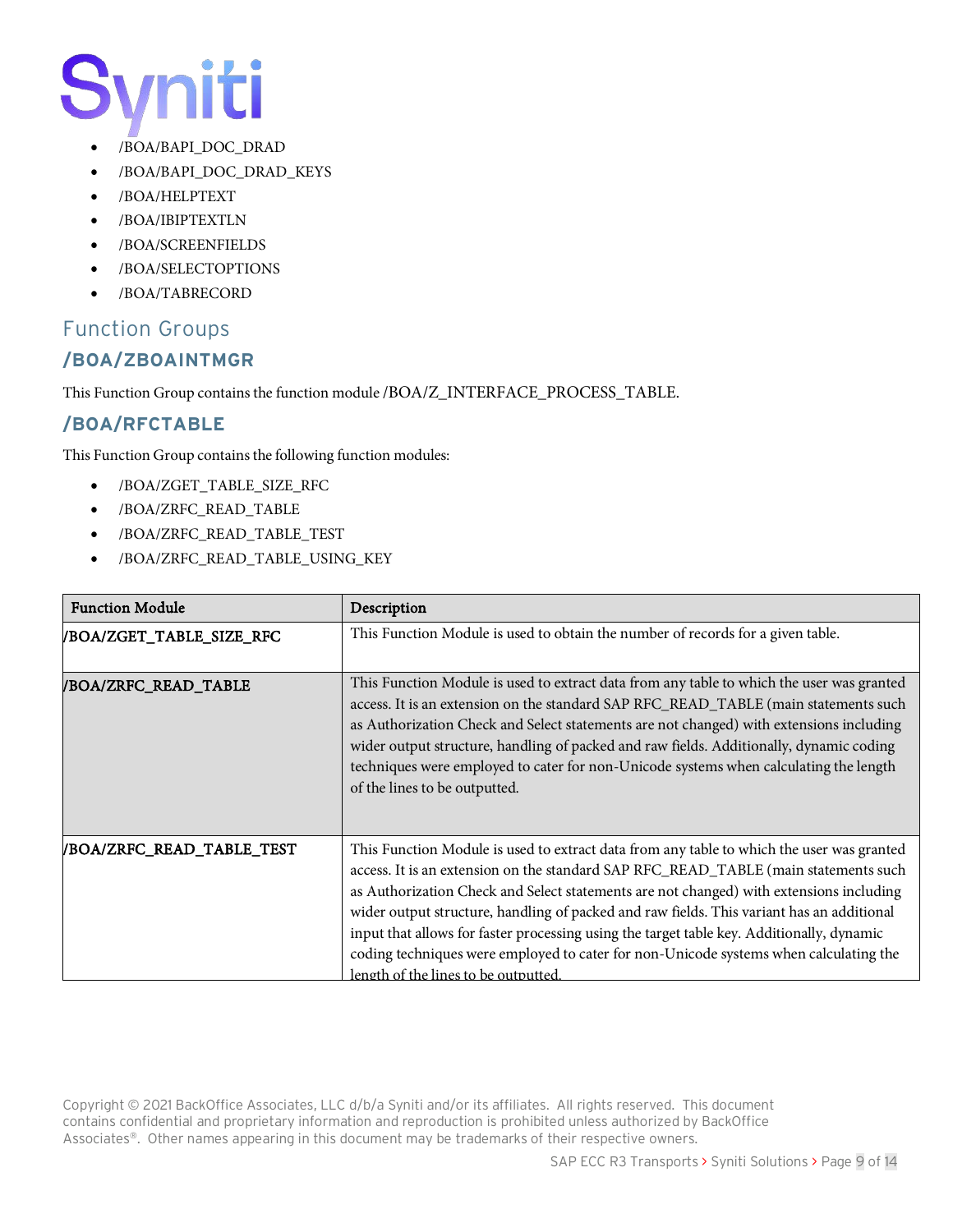|   | <b>/BOA/ZRFC_READ_TABLE_USING_KE</b>   This Function Module is used to extract data from any table to which the user was granted |
|---|----------------------------------------------------------------------------------------------------------------------------------|
| Y | access. It is an extension on the standard SAP RFC_READ_TABLE (main statements such                                              |
|   | as Authorization Check and Select statements are not changed) with extensions including                                          |
|   | wider output structure, handling of packed and raw fields. This variant has an additional                                        |
|   | input that allows for faster processing using the target table keys.                                                             |
|   |                                                                                                                                  |

#### <span id="page-9-0"></span>**/BOA/RFCTAXJUR**

This Function Group contains the function module /BOA/RFCTAXJUR.

#### <span id="page-9-1"></span>**/BOA/RFCTEXT**

This Function Group containsthe function module /BOA/ZRFC\_READ\_TEXT.

| <b>Function Module</b>    | Description                                                                           |
|---------------------------|---------------------------------------------------------------------------------------|
| <b>BOA/ZRFC_READ_TEXT</b> | This Function Module is used to extract Texts from the Data Source using standard SAP |
|                           | Function Module READ_TEXT. It also searches for Object Links and extract texts from   |
|                           | those (using READ_TEXT as well) if links are found.                                   |

#### <span id="page-9-2"></span>**/BOA/TBLDOWNLOAD**

This Function Group contains the following function modules:

- TABLEFRAME\_/BOA/TBLDOWNLOAD
- TABLEPROC\_/BOA/TBLDOWNLOAD

#### <span id="page-9-3"></span>**/BOA/HELPTEXT**

This Function Group contains the function module /BOA/RFC\_GET\_HELPTEXT.

#### <span id="page-9-4"></span>**/BOA/SCREENINFO**

This Function Group contains the function module /BOA/SCREEN\_FIELDS\_DOWNLOAD.

#### <span id="page-9-5"></span>**/BOA/CONVERSION**

This Function Group contains the function module /BOA/CONV\_IBAN\_2\_BANK\_ACCOUNT.

#### <span id="page-9-6"></span>**Transactions**

| Transaction       | Description                                                             |
|-------------------|-------------------------------------------------------------------------|
| /BOA/ZBDCGET      | This transaction code is used to execute "/BOA/ZBDCFILEGET" Program.    |
| /BOA/ZBDCPROCESS  | This transaction code is used to execute "/BOA/ZBDCPROCESS" Program.    |
| /BOA/ZBDCSTOP     | This transaction code is used to execute "/BOA/ZBDCSTOP" Program.       |
| /BOA/ZBDCANALYSIS | This transaction code is used to execute "/BOA/ZBDCANALYSIS" Program.   |
| /BOA/ZDIRECTLOAD  | This transaction code is used to execute "/BOA/ZBOADIRECTLOAD" Program. |
| /BOA/ZLONGTEXT    | This transaction code is used to execute "/BOA/ZLONGTEXTDOWNLOAD"       |
|                   | Program.                                                                |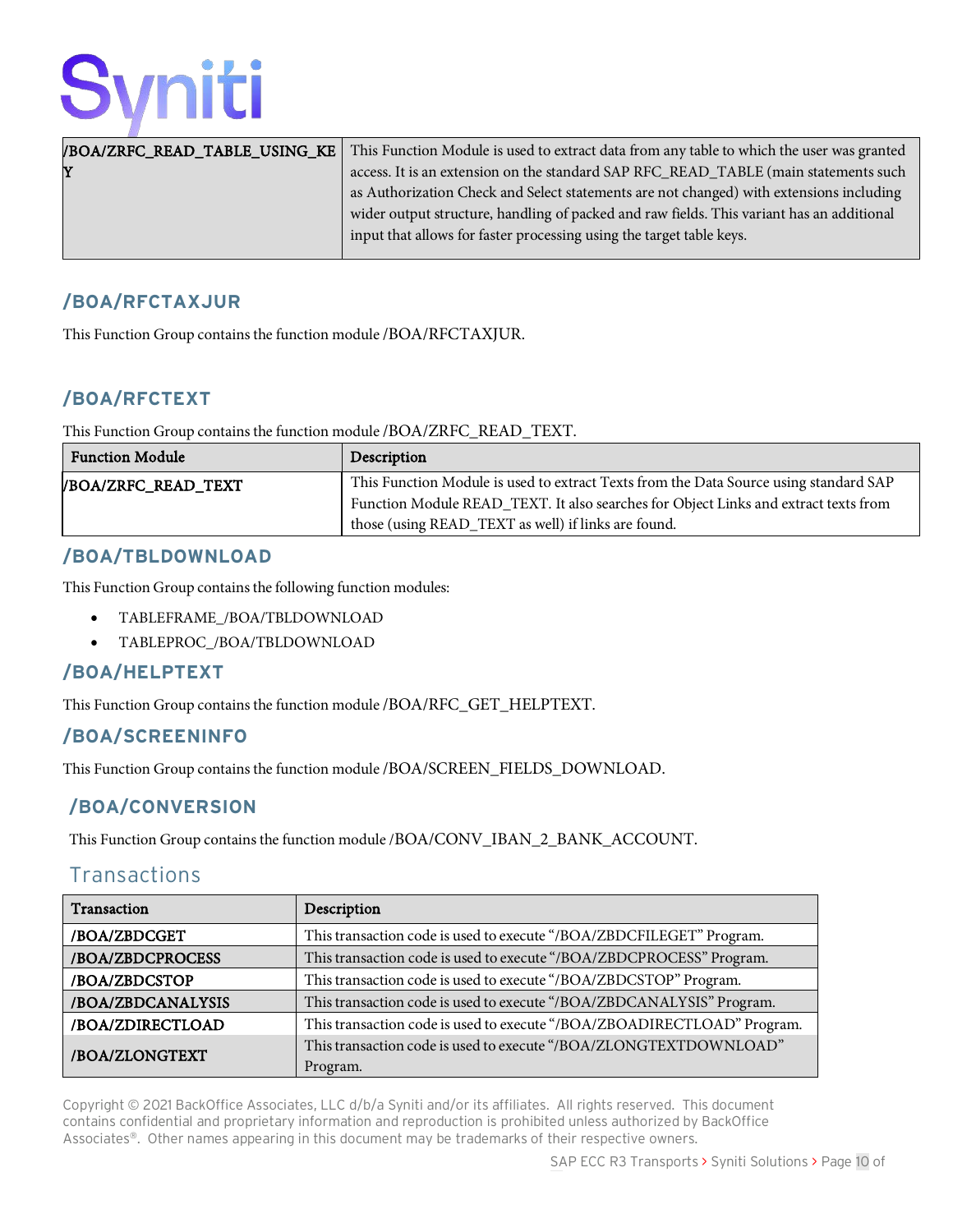| /BOA/EXTTAXJURIS    | This transaction code is used to execute                               |
|---------------------|------------------------------------------------------------------------|
|                     | "/BOA/ZBOA_EXTERNAL_TAXJURIS_ADDRCHK"<br>Program.                      |
| /BOA/ONLINETAXJURIS | This transaction code is used to execute                               |
|                     | "/BOA/ZBOA_ONLINE_TAXJURIS_ADDRCHK"<br>Program.                        |
| /BOA/DOWNLOAD_SCHED | This transaction code is used to execute                               |
|                     | "/BOA/ZTABLEDOWNLOAD SCHEDULER"<br>Program.                            |
| /BOA/TABLEDOWNLOAD  | This transaction code is used to execute "/BOA/ZTABLEDOWNLOAD_FILE"    |
|                     | Program.                                                               |
| /BOA/IDOCLSMW       | This transaction code is used to execute "/BOA/IDOC_ANALYSIS_LSMW"     |
|                     | Program.                                                               |
| /BOA/IDOC_ANALYSIS  | This transaction code is used to execute "/BOA/IDOC_ANALYSIS" Program. |

# <span id="page-10-0"></span>Transport RD2K9A00YF (Namespace)

#### Package

#### **/BOA/**CORE

#### <span id="page-10-1"></span>Function Groups

#### **/BOA/**HELPTEXT

This Function Group containsthe function module /BOA/RFC\_GET\_HELPTEXT.

#### **/BOA/**RFCTABLE

This Function Group containsthe function modules/BOA/ZGET\_TABLE\_SIZE\_RFC,/BOA/ZRFC\_READ\_TABLE, /BOA/ZRFC\_READ\_TABLE\_TEST, and /BOA/ZRFC\_READ\_TABLE\_USING\_KEY.

#### **/BOA/**RFCTEXT

This Function Group containsthe function module /BOA/ZRFC\_READ\_TEXT.

#### **/BOA/**ZBOAINTMGR

This Function Group containsthe function module /BOA/Z\_INTERFACE\_PROCESS\_TABLE.

#### <span id="page-10-2"></span>Tables and Structures

#### <span id="page-10-3"></span>**Tables**

- /BOA/BAPI\_DOC\_DRAD
- /BOA/BAPI\_DOC\_DRAD\_KEYS
- /BOA/HELPTEXT
- /BOA/IBIPTEXTLN
- /BOA/SELECTOPTIONS
- /BOA/TABRECORD
- /BOA/ZBDCLOG
- /BOA/ZBOA\_CALL\_TRAN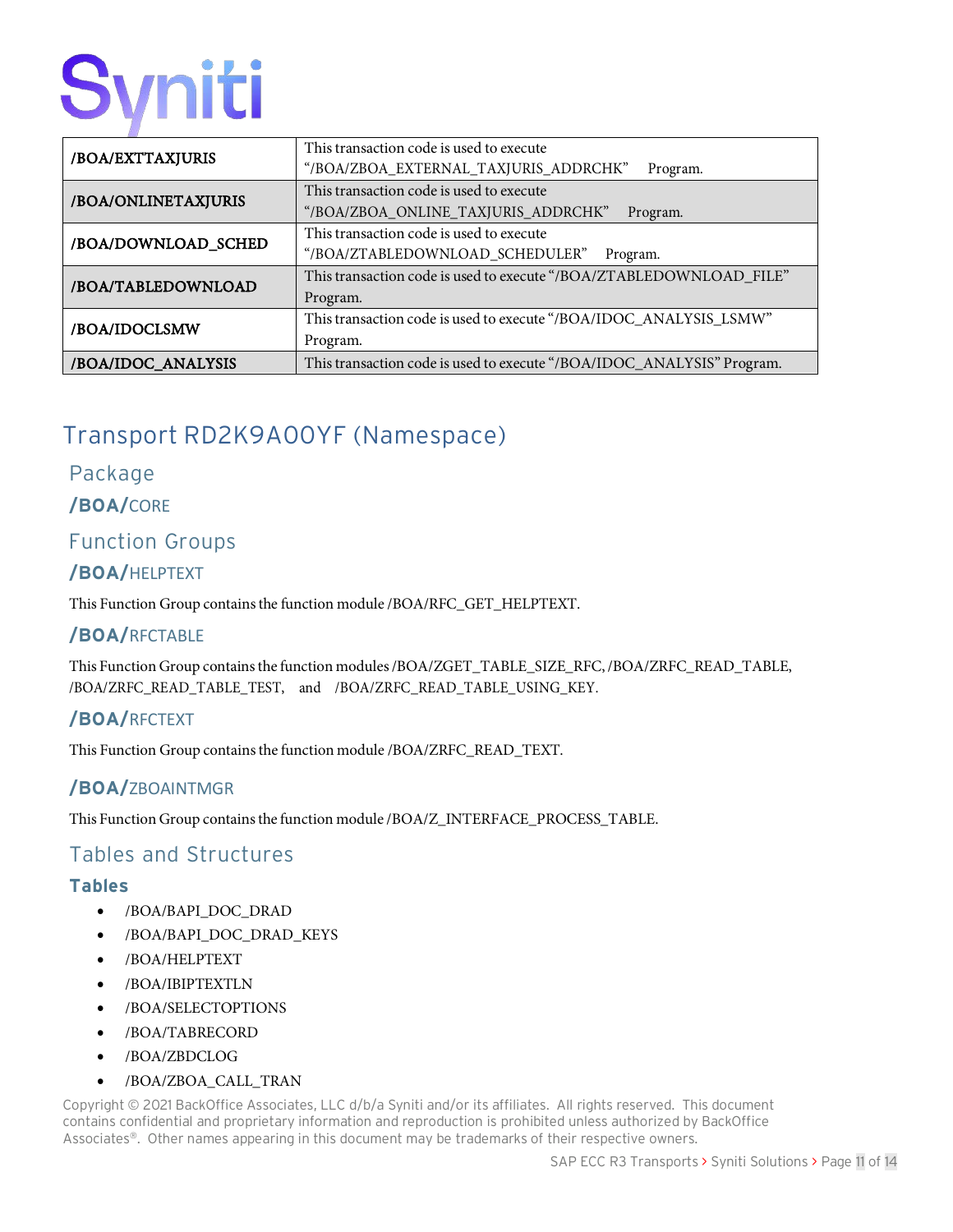

## <span id="page-11-0"></span>Transport DCSK900161 (Namespace)

This transport includes changes related to the rebranding of BackOffice Associates to Syniti. There are no functional changes

#### <span id="page-11-1"></span>Programs

- /BOA/ZBDCANALYSIS
- /BOA/ZLONGTEXTDOWNLOAD
- /BOA/ZLONGTEXTDOWNLOADFROMFILE
- /BOA/ZTABLEDOWNLOAD\_SCHEDULER

#### <span id="page-11-2"></span>Report Texts

- /BOA/ZBDCANALYSIS
- /BOA/ZLONGTEXTDOWNLOAD
- /BOA/ZLONGTEXTDOWNLOADFROMFILE
- /BOA/ZTABLEDOWNLOAD\_SCHEDULER

#### <span id="page-11-3"></span>Packages

- /BOA/ADDRESS
- /BOA/UTILITY

### Transport DCSK900353 (Namespace)

This transport adds an authorization check on tables to be downloaded using function module 'VIEW\_AUTHORITY\_CHECK'. The programs impacted by this change are detailed below: -

#### Programs

/BOA/CHILDTABLEDOWNLOAD

### Transport DCSK900419 (Namespace)

This transport guarantees that the returned values from select statements are always ordered by the base table primary keys. The programs impacted by this change are detailed below: -

#### Function Modules:

/BOA/ZRFC\_READ\_TABLE

## <span id="page-11-4"></span>Transport RD2K9A00Z8 (Namespace)

### <span id="page-11-5"></span>Authorization Object

#### • ZBOA\_OBJ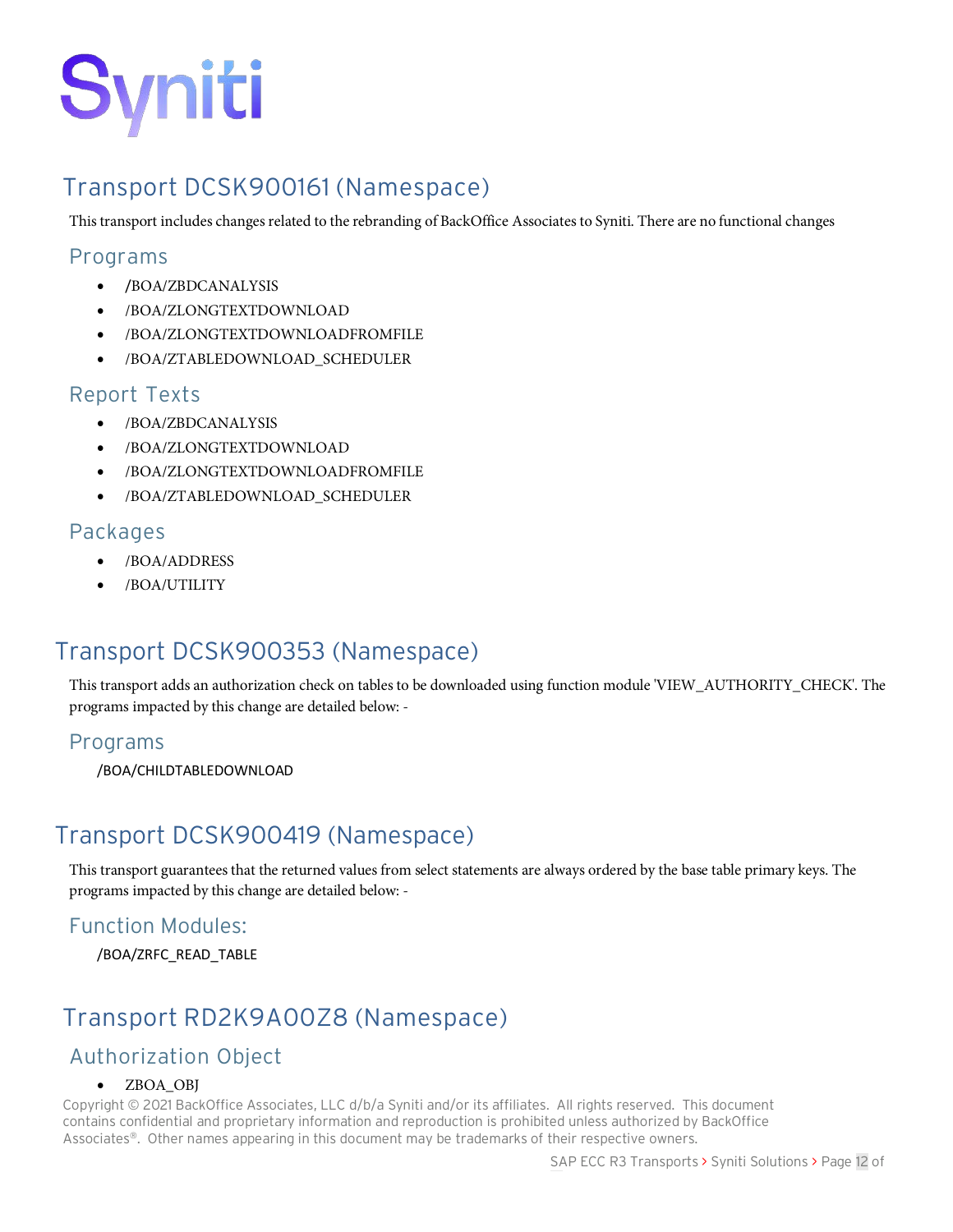

## <span id="page-12-0"></span>Transport DCSK900279 (Namespace)

This transport contains changes replace the authorization object introduced by RD2K9A00Z8. This transport should be imported in target systems where SAP version is equal or higher than 4.6C.

When this transport is imported, the authorizations of the technical user utilized to connect DSP to SAP must be maintained accordingly. The new Authorization Object /BOA/FUNC is now checked when running Function Modules /BOA/DSP\_INTEGRATE\_SUBMIT and /BOA/Z\_INTERFACE\_PROCESS\_TABLE, and the new Authorization Object /BOA/TCODE is now checked when executing transactions /BOA/\* (listed below). Programs /BOA/\* (listed below) had their Authorization Group changed to /BOA/GRP and this is checked against S\_PROGRAM Authorization Object when the program is executed.

#### <span id="page-12-1"></span>Authorization Object

- /BOA/FUNC
- /BOA/TCODE

#### <span id="page-12-2"></span>Authorization Group

• /BOA/GRP

#### <span id="page-12-3"></span>Function Modules

- /BOA/DSP\_INTEGRATE\_SUBMIT
- /BOA/Z\_INTERFACE\_PROCESS\_TABLE

#### <span id="page-12-4"></span>Programs

- /BOA/CHILDTABLEDOWNLOAD
- /BOA/EXTERNAL\_TAXJURIS\_ADDRCHK
- /BOA/IDOC\_ANALYSIS
- /BOA/IDOC\_ANALYSIS\_LSMW
- /BOA/LFG\_EZPOSTF02
- /BOA/ONLINE\_TAXJURIS\_ADDRCHK
- /BOA/ZBDCANALYSIS
- /BOA/ZBDCFILEGET
- /BOA/ZBDCPROCESS
- /BOA/ZBDCSTOP
- /BOA/ZBDC\_CLEAR\_HISTORY
- /BOA/ZDIRECTLOAD
- /BOA/ZLONGTEXTDOWNLOAD
- /BOA/ZLONGTEXTDOWNLOADFROMFILE
- /BOA/ZTABLEDOWNLOAD\_FILE
- /BOA/ZTABLEDOWNLOAD\_SCHEDULER